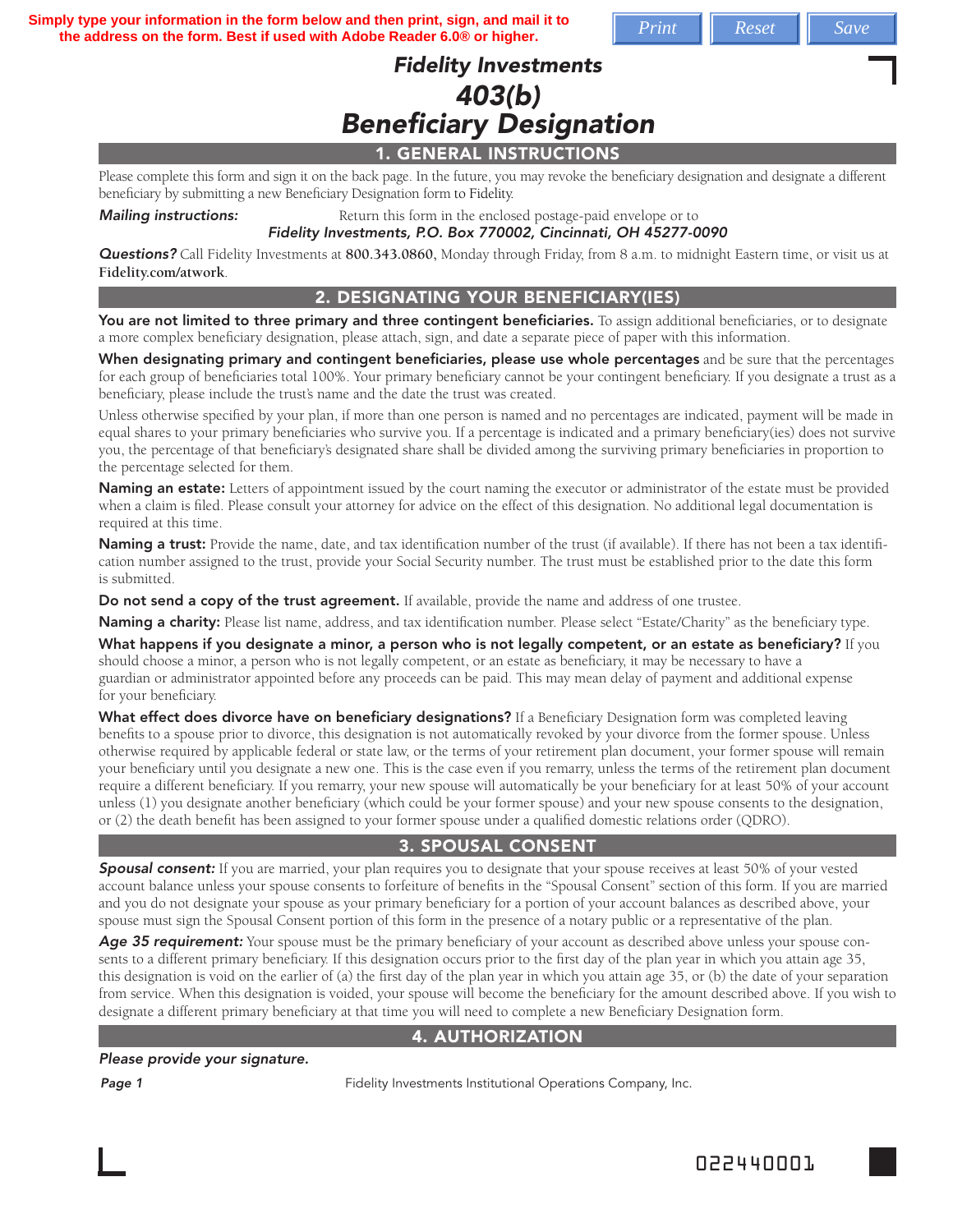# Fidelity Investments 403(b) **Beneficiary Designation**

| <b>1. YOUR INFORMATION</b>                                   |                         |  |  |
|--------------------------------------------------------------|-------------------------|--|--|
| Please use a black pen and print clearly in CAPITAL LETTERS. |                         |  |  |
| Social Security #:                                           | Date of Birth:          |  |  |
| First Name:                                                  |                         |  |  |
| Last Name:                                                   |                         |  |  |
| Mailing Address:                                             |                         |  |  |
| Address Line 2:                                              |                         |  |  |
| City:                                                        | State:                  |  |  |
| ZIP:                                                         |                         |  |  |
| Daytime Phone:                                               | Evening Phone:          |  |  |
| Email:                                                       |                         |  |  |
| Name of Employer:                                            | City/State of Employer: |  |  |
| Plan Number<br>(if known):                                   |                         |  |  |
| Single<br>OR<br>Married<br>I am:                             | Name of Site/Division:  |  |  |

2. DESIGNATING YOUR BENEFICIARY(IES)

Please check here if you have more than three primary or three contingent beneficiaries.

# **Primary Beneficiary(ies)**

I hereby designate the person(s) named below as primary beneficiary(ies) to receive payment of the value of my account(s) under the plan upon my death.

|  | 1. Individual:                                                | ЭR | Trust Name:                                |                     |
|--|---------------------------------------------------------------|----|--------------------------------------------|---------------------|
|  | Social Security Number:<br><b>Contract</b><br><b>Contract</b> | OR | Tax ID Number:<br><b>Contract Contract</b> | Percentage:<br>$\%$ |
|  | Date of Birth or Trust Date:                                  |    | Relationship to Applicant:                 |                     |
|  | <b>Contract Contract</b><br><b>Contract</b>                   |    | Spouse OR Trust OR Estate/Charity OR Other |                     |

Page 2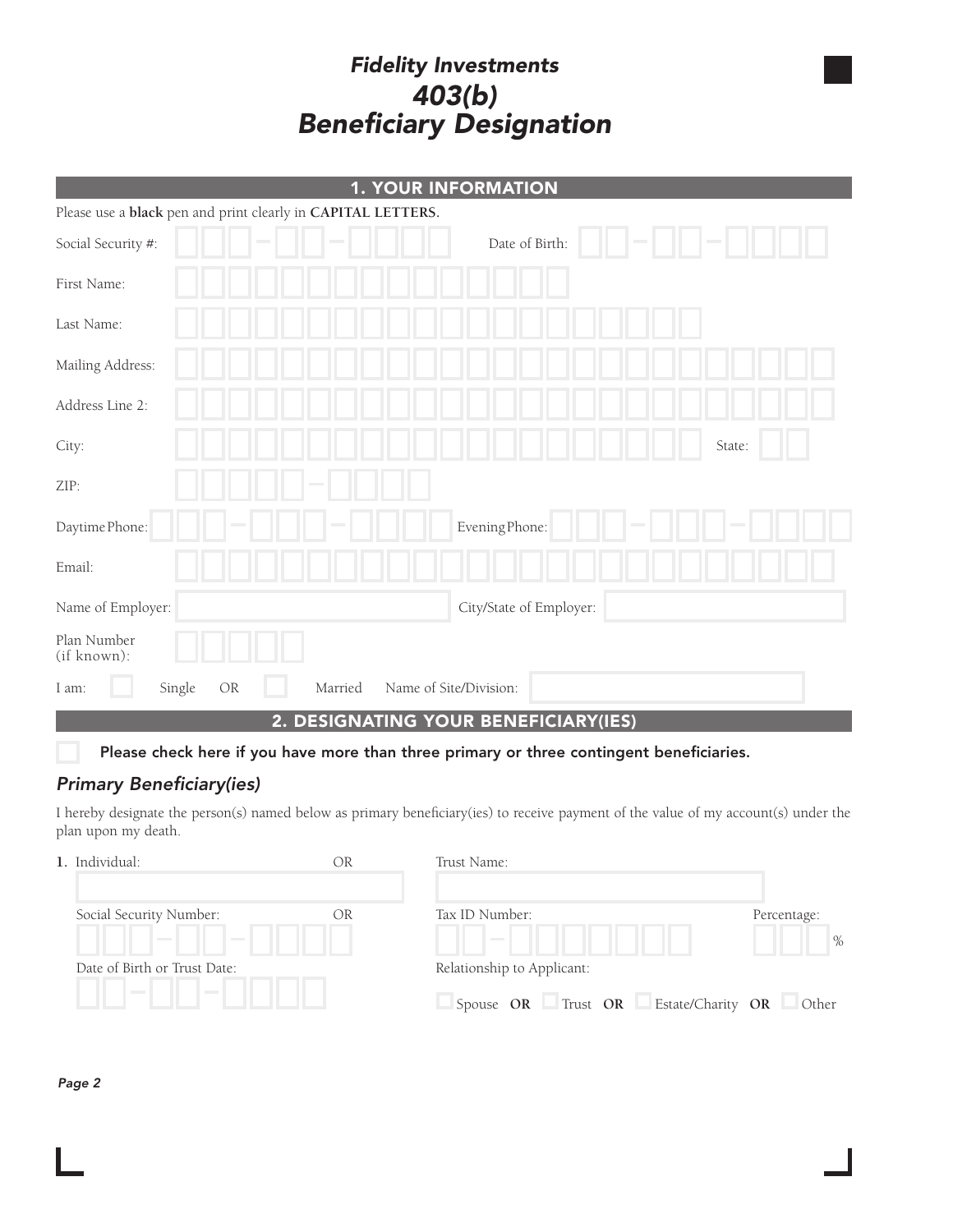## 2. DESIGNATING YOUR BENEFICIARY(IES) (CONTINUED)

| 2. Individual:                                                         | <b>OR</b> | Trust Name:                                               |                     |
|------------------------------------------------------------------------|-----------|-----------------------------------------------------------|---------------------|
| Social Security Number:<br><b>Contract</b><br><b>Contract Contract</b> | OR        | Tax ID Number:<br><b>Contract</b>                         | Percentage:<br>$\%$ |
| Date of Birth or Trust Date:                                           |           | Relationship to Applicant:                                |                     |
| <b>Contract</b><br><b>Contract</b><br>3. Individual:                   | OR.       | Spouse OR Trust OR Estate/Charity OR Other<br>Trust Name: |                     |
| Social Security Number:<br><b>Contract</b><br><b>Contract</b>          | <b>OR</b> | Tax ID Number:<br><b>Contract</b>                         | Percentage:<br>$\%$ |
| Date of Birth or Trust Date:                                           |           | Relationship to Applicant:                                | Total = $100\%$     |
| <b>Contract</b><br><b>Contract</b>                                     |           | Spouse OR Trust OR Estate/Charity OR Other                |                     |

## **Contingent Beneficiary(ies)**

If there is no primary beneficiary living at the time of my death, I hereby specify that the value of my account is to be distributed to my contingent beneficiary(ies) listed below. Please note: Your primary beneficiary cannot be your contingent beneficiary.

| 1. Individual:                                                       | OR             | Trust Name:                                               |                     |
|----------------------------------------------------------------------|----------------|-----------------------------------------------------------|---------------------|
| Social Security Number:<br><b>Contract</b><br><b>Contract</b>        | OR             | Tax ID Number:<br><b>Contract</b>                         | Percentage:<br>$\%$ |
| Date of Birth or Trust Date:<br><b>Contract</b>                      |                | Relationship to Applicant:                                |                     |
| 2. Individual:                                                       | <b>OR</b>      | Spouse OR Trust OR Estate/Charity OR Other<br>Trust Name: |                     |
| Social Security Number:<br>$\sim$<br><b>College</b>                  | <b>OR</b>      | Tax ID Number:<br><b>Contract</b>                         | Percentage:<br>$\%$ |
| Date of Birth or Trust Date:                                         |                | Relationship to Applicant:                                |                     |
| <b>Contract</b><br><b>Contract</b><br>3. Individual:                 | O <sub>R</sub> | Spouse OR Trust OR Estate/Charity OR Other<br>Trust Name: |                     |
| Social Security Number:<br><b>College College</b><br><b>Contract</b> | <b>OR</b>      | Tax ID Number:<br><b>Contract</b>                         | Percentage:<br>$\%$ |
| Date of Birth or Trust Date:                                         |                | Relationship to Applicant:                                | Total = $100\%$     |
| <b>Contract</b>                                                      |                | Spouse OR Trust OR Estate/Charity OR Other                |                     |

Payment to contingent beneficiary(ies) will be made according to the same instruction listed under the Primary Beneficiary(ies) section.

Please provide signature on next page.